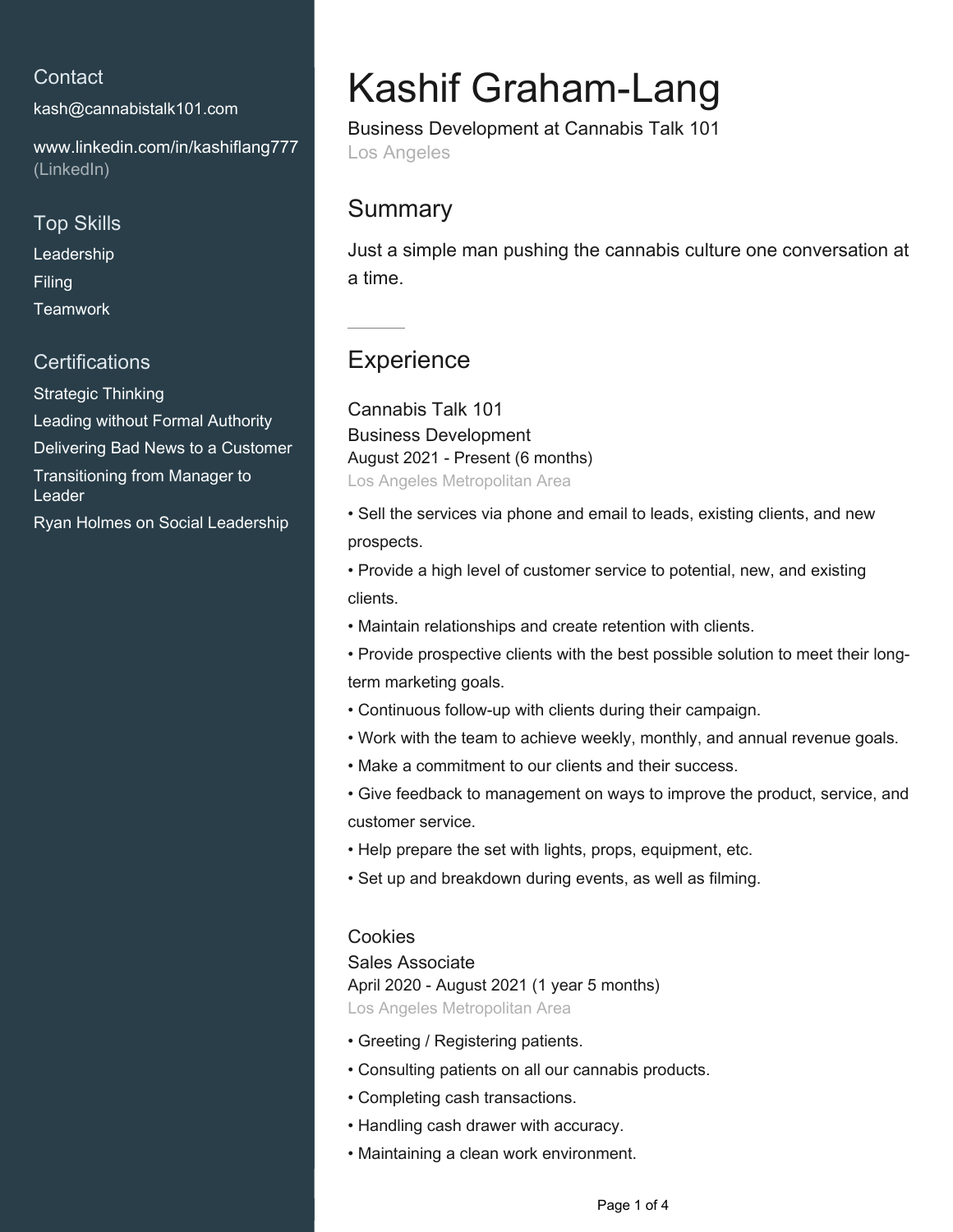• Assist patients in identifying the medicines and methods of medication that best fit their individual needs.

- Assisted in helping a high volume of patients with correct strains and weights.
- Informed patients of daily deals and specials.

• Unpack, sort, count, and label merchandise as directed, including items requiring special handling or refrigeration.

• Cleaning and restocking on downtime.

• Continue to enhance my knowledge of medical cannabis, and continually hone my ability to explain and recommend treatment procedures and product uses.

#### Cannabis Cafe

Flower Host November 2019 - March 2020 (5 months) West Hollywood, California

•Demonstrate a maniacal commitment to cleanliness; sanitation and safety. •Always kept up to date with an ever-changing menu so that I can seamlessly infuse my style as I answered questions; describe and recommend items, and help our guests find new and old favorites.

•Protected our guests by accurately ordering, checking, and then serving items as requested.

•Practiced responsible cannabis and alcohol service at all times.

•Accurately recorded and charged our guests for every single item.

•Processed all transactions completely and with integrity.

•Supported my peers by running food and drinks; bussing and sanitizing tables; and greeting guests.

•Quickly completed opening and closing duties each shift ensuring my peers and I are set for success.

•Managed running side work efficiently. Cleaning glass pieces, grinders, and ash trays.

•Follow all compliance laws, policies, and processes communicated by my Managers and the Company.

## MedMen

2 years 3 months

Team Lead January 2019 - November 2019 (11 months) Greater Los Angeles Area

• Lead by example by exceeding personal sales volume and KPI goals and support Hospitality Associates to do the same.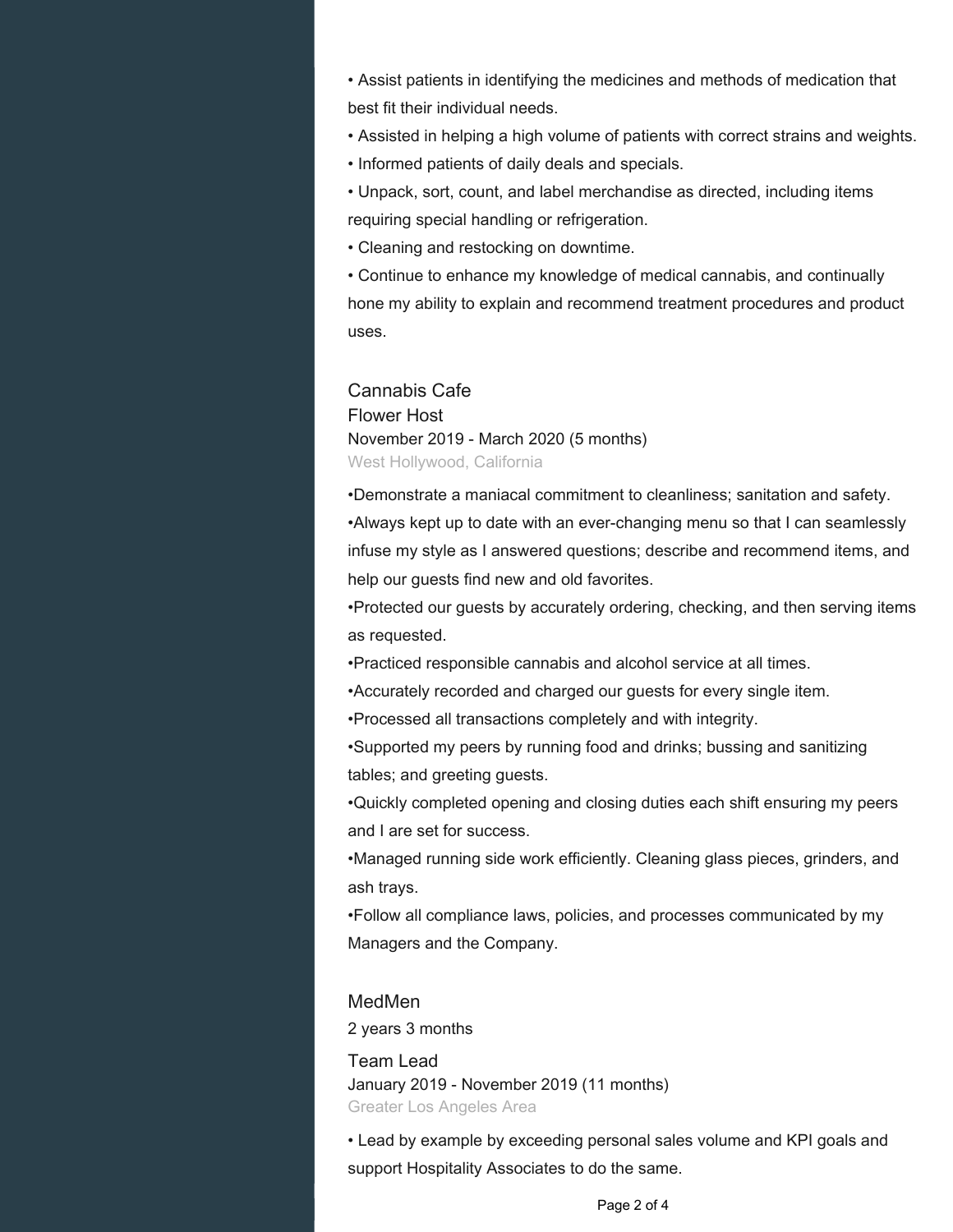•Execute a world class hospitality program to drive repeat business through strong local grass roots networking, customer data capture and execution of our loyalty program.

•Assist store leaders with executing business initiatives in an effective and efficient manner.

•Report out to Co-Manager of Hospitality to identify training and development needs and support of Hospitality Associates.

•Provide leadership, training, guidance and support to team members that fosters continuous learning and improvement in performance of the stores.

#### Sales Associate

September 2017 - January 2019 (1 year 5 months) Greater Los Angeles Area

- Greeting / Registering patients.
- Verifying doctors recommendation.
- Gather and process required patients documents and information, and

perform detailed verification while maintaining patients confidentiality.

- Answering phones and taking down any important messages.
- Maintaining radio communication with cannabis consultants and staff.
- Consulting patients on all our cannabis products.
- Completing cash transactions.
- Handling cash drawer with accuracy.
- Maintaining a clean work environment.
- Assist patients in identifying the medicines and methods of medication that best fit their individual needs.
- Assisted in helping high volume of patients with correct strains and weights.
- Informed patients of daily deals and specials.
- Met a daily sales quota.
- Unpack, sort, count and label merchandise as directed, including items requiring special handling or refrigeration.
- Cleaning and restocking on down time.
- Perform clerical tasks including accurate filing, compiling, and maintaining inventory and records.

• Continue to enhance my knowledge of medical cannabis, and continually hone my ability to explain and recommend treatment procedures and product uses.

FB Hospitality Group General Manager February 2014 - February 2017 (3 years 1 month) Greater New York City Area